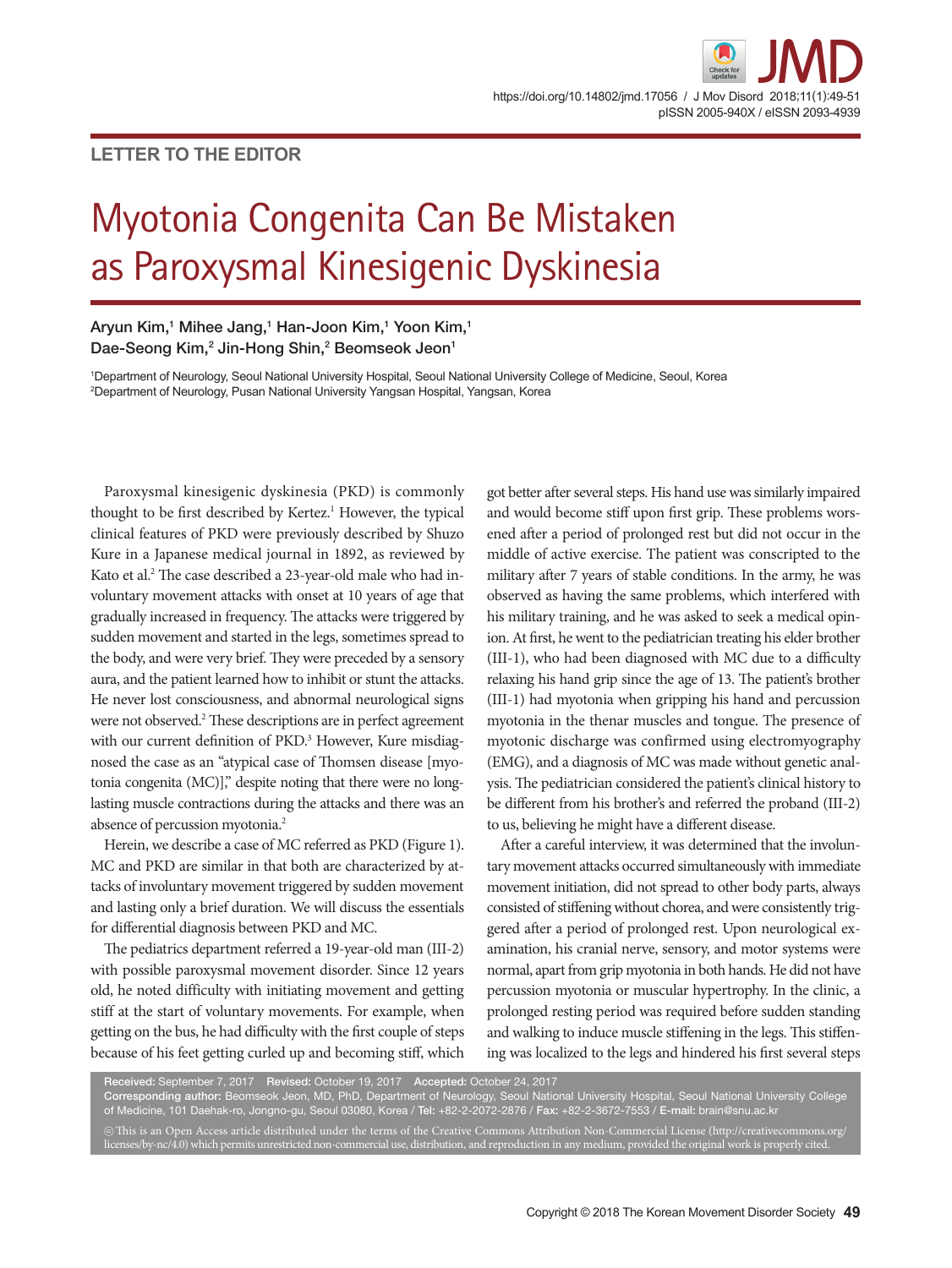



**Figure 1.** Pedigree of the family.

but eventually disappeared, and he was able to walk normally. His creatinine kinase level and nerve conduction tests were normal. However, EMG revealed myotonic discharge. His parents had no relevant clinical history and were both normal on neurological examination. With a clinical diagnosis of non-dystrophic myotonia, Sanger sequencing of CLCN1 (NM\_ 000083.2, all exons and flanking introns) and SC-N4A (NM\_000334.4) was performed using genomic DNA from the proband and his family members. The proband (III-2), his elder brother (III-1), and his mother (II-2) all possessed a heterozygous missense mutation  $c.566C > G$  (p.S189C), and the patient was diagnosed with autosomal dominant MC (Thomsen disease) with a CLCN1 mutation. Treatment with 250 mg of acetazolamide twice a day reduced the frequency and severity of his symptoms to 20% of the initial state.

The involuntary movements in this case have several features of PKD: 1) they were triggered by sudden movements, 2) they were brief, 3) there was habituation, and 4) they occurred after periods of prolonged rest.4

However, even without a family history of MC, there were still clues that pointed more towards MC than  $PKD^{3,4}$ : 1) the involuntary movements began simultaneously with the trigger; 2) they were restricted to the body part where the triggering voluntary contraction occurred and did not spread to other body parts; 3) the movements were always stiffening without chorea; 4) they occurred "consistently"

after prolonged rest; and 5) there was no aura.

Interestingly, there are 2 cases of CLCN1 c. 1205C > T mutations in a report of PRRT2-negative sporadic PKD in a Chinese study.<sup>5</sup> The cases were mistaken as PKD initially because the patients had childhood onset of paroxysmal stiffness of limbs triggered by sudden movement and accompanied by preserved consciousness during attacks. However, when examined after identification of CLCN1 mutation, both patients displayed clinical features of non-dystrophic myotonia. One patient felt aggravation in cold weather, and both showed an unsatisfactory response to carbamazepine.

In another report, there was co-existence of CLCN1 and PRRT2 mutations in the father and son of one family.<sup>6</sup> The son had seizures in early infancy and PKD from 11 years of age, and the presence of a PRRT2 mutation was determined by genetic analysis. However, carbamazepine 100 mg twice daily failed to improve his condition. Further questioning and examination illuminated the presence of more severe attacks in cold weather, relief after repetitive movements, and mild percussion myotonia. EMG showed myotonic discharge, and the CLCN1 gene study showed two heterozygous CLCN1 mutations: c.1723C > T (p.P575S) and c.2492A > G (p.Q831R). A family study showed that since the age of 15, the father had suffered from limb stiffness triggered by the initiation of movement. These symptoms worsened in cold weather, and a gene study of the father showed the same mutations in PRRT2 and CLCN1.

In summary, MC can be differentiated from PKD by confirming that symptoms do not spread to other body parts, there is an absence of any choreic movement or aura, and a consistent immediate occurrence from the triggering sudden movement is present.

#### Conflicts of Interest

The authors have no financial conflicts of interest.

#### Acknowledgments

B Jeon received a travel grant from Korea Research-Based Pharmaceutical Industry Association, Korean Pharmaceutical Manufacturers Association, Seoul National University, and Seoul National University Hospital. He also received research grants from the Ministry of Health and Welfare, Seoul National University Hospital, Sinyang Cultural Foundation, Korean Movement Disorder Society, Boryung pharm., Novartis Korea, Ipsen Korea, Samil Pharmaceuticals, Abbvie Korea, UCB Korea, Lundbeck Korea, and Sandoz Korea. Aryun Kim and Yoon Kim received a travel grant from the Korean Movement Disorder Society and Seoul National University Hospital.